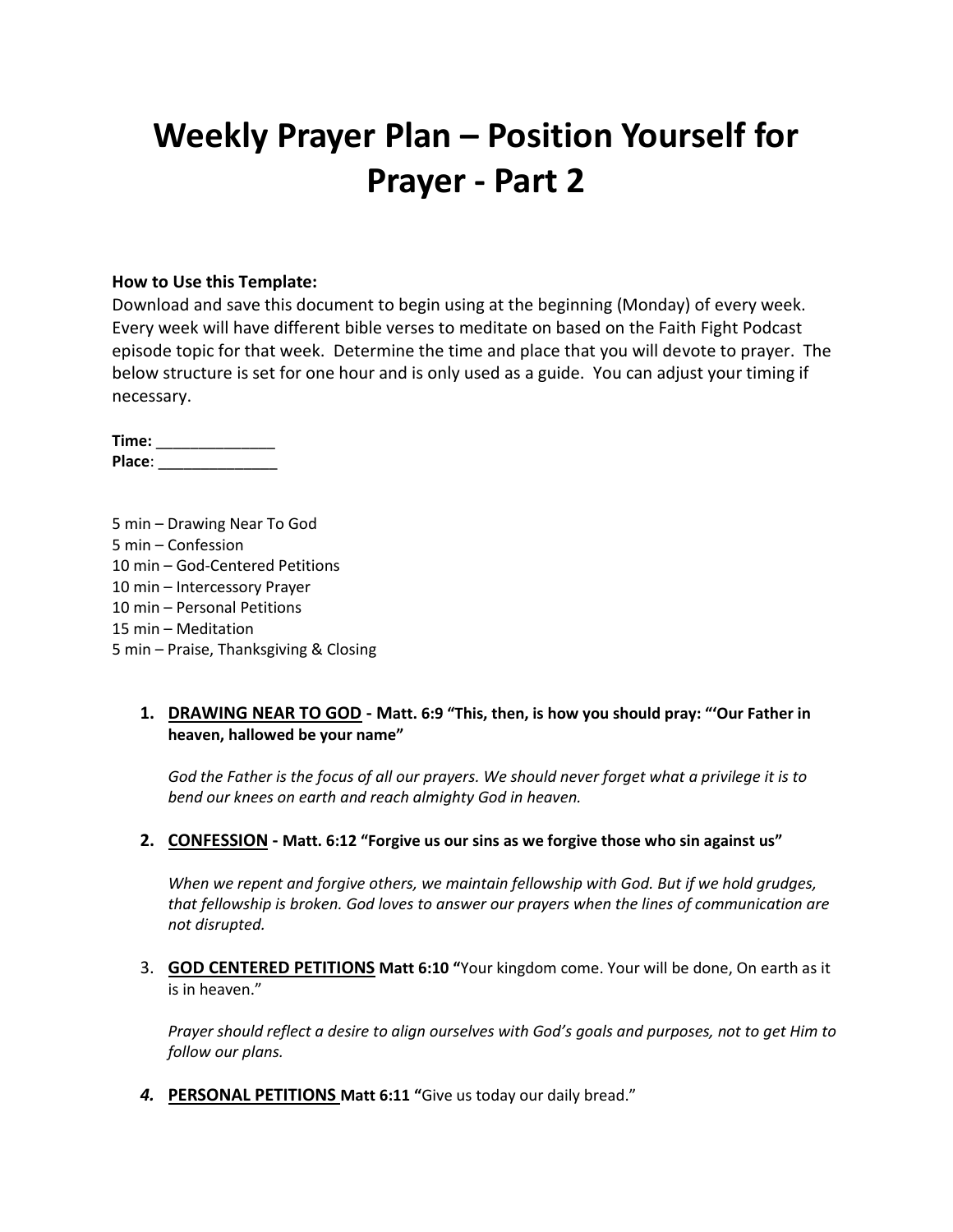*We are dependent upon the Lord for our needs and He wants us to come to Him with our requests.*

5. **MEDITATION Joshua 1:8** "Keep this Book of the Law always on your lips; meditate on it day and night, so that you may be careful to do everything written in it. Then you will be prosperous and successful."

*Meditation is thinking about the word of God to understand what it means in the context of the scripture and how it can apply to your life today. The Word of God is powerful enough to still be relevant in your life today even though it was written thousands of years ago.*

#### **Read through the scripture passages for today as listed below:**

Meditational Verses Monday: Ephesians 1:18 - 2:7 Tuesday: John 11:41-44 Wednesday: Exodus 17:8-16 Thursday: 2 Samuel 6:9-16 Friday: John 17:1-2 Saturday: 1 Kings 8:22-61 Sunday: Psalms 121:1-2

**Once you have read the scripture for today, write down your answer to the questions below or any other insight/revelation that you receive in your prayer journal.** 

- 1. Is there a promise to claim?
- 2. Is there a lesson to learn?
- 3. Is there a blessing to enjoy?
- 4. Is there a command to obey?
- 5. Is there a sin to avoid?
- 6. Is there a new thought to carry with me?
- **6. PRAISE & THANKSGIVING 1 John 5:14-15** "This is the confidence we have in approaching God: that if we ask anything according to his will, he hears us. And if we know that he hears us whatever we ask—we know that we have what we asked of him."

*We can end our prayer time with confidence that God has heard our prayer and will answer in His perfect timing. Demonstrate your faith in Him by showing thanks before you see the answer to your prayers.*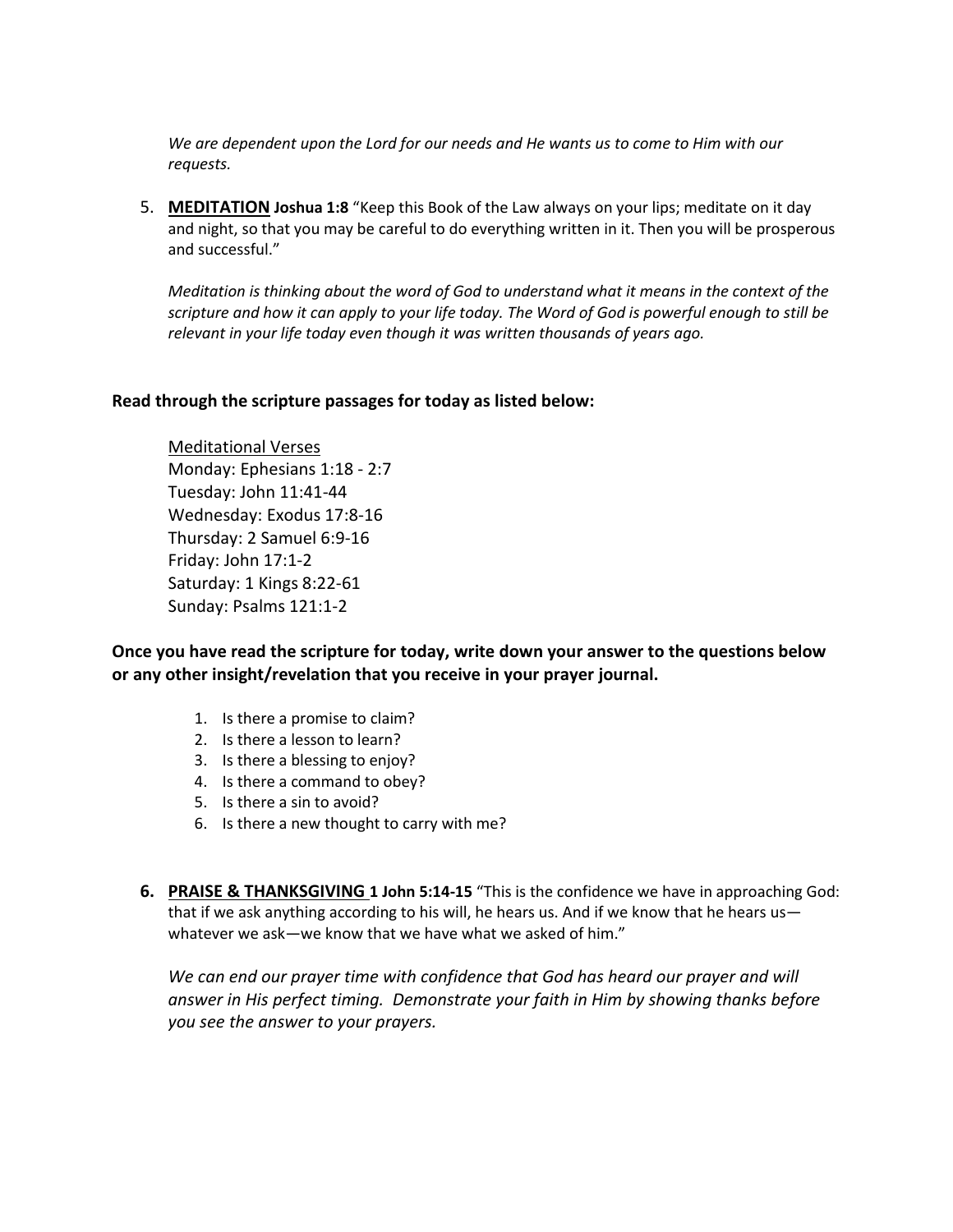# **Bible Verses & Notes - Position Yourself for Prayer - Part 2**

Communication with God does not require a certain physical position, but your posture does give an indication of our hearts. Depending on the type of prayer, your position may be different. Today I'm going to go over different positions of prayer and when they were used on the bible. This will part 2 of a two part series.

## **Sitting Before the Lord**

In Scripture, sitting is a position of authority. When the king or rulers of a city sat in their official places, they were in a position to rule and judge and to have their judgments carried out.

### **It reminds us that all believers are seated with Christ in heaven.**

*I pray that the eyes of your heart may be enlightened in order that you may know the hope to which he has called you, the riches of his glorious inheritance in his holy people, and his incomparably great power for us who believe. That power is the same as the mighty strength he exerted when he raised Christ from the dead and seated him at his right hand in the heavenly realms, far above all rule and authority, power and dominion, and every name that is invoked, not only in the present age but also in the one to come. And God placed all things under his feet and appointed him to be head over everything for the church, which is his body, the fullness of him who fills everything in every way. - Ephesians 1:18-23 NIV*

*And God raised us up with Christ and seated us with him in the heavenly realms in Christ Jesus, in order that in the coming ages he might show the incomparable riches of his grace, expressed in his kindness to us in Christ Jesus. - Ephesians 2:6-7 NIV*

God appointed his son as head over everything for the church which is his body. Therefore, the church operating under Christ's kingdom authority can give the world a picture of what life under God's kingdom authority looks like.

Paul said in chapter 1:20-23, that Jesus was seated in the heavenly places with resurrection power and dominion. In chapter 2:6-7 he says that God relocated us there too in Christ Jesus. Believers are linked with Chris in union with him. It is from this position of authority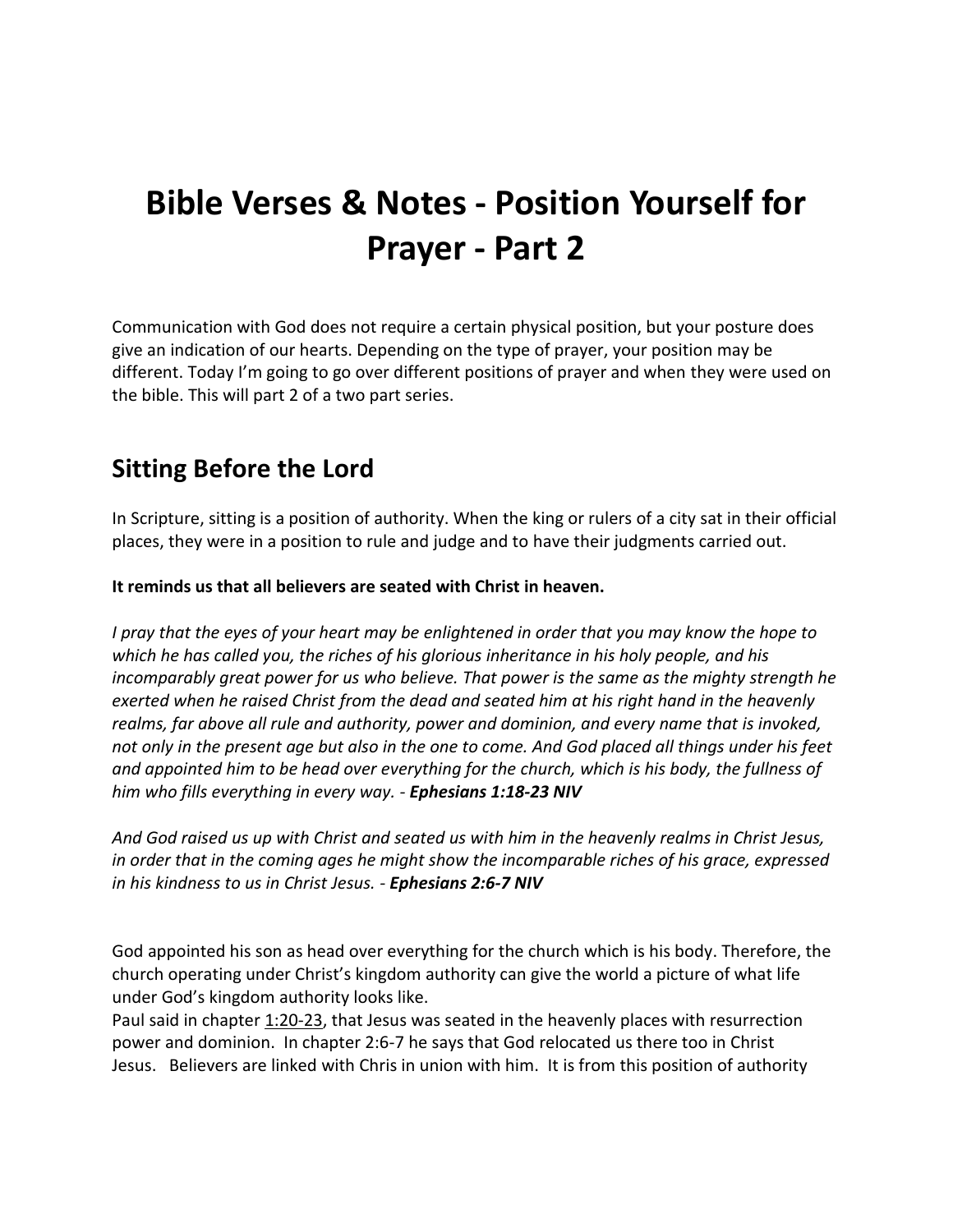that we have authority to rule with Christ in this world. So as you sit and pray, remember that in that position of authority you are to rule with Jesus.

# **Looking Up to Heaven**

Looking a person in the face indicates confidence and honesty. It is symbolic of an open, trusting relationship. There are quite a few examples from the bible of looking up into heaven.

### **It reminds us where our help comes from.**

*I lift up my eyes to the mountains— where does my help come from? My help comes from the Lord, the Maker of heaven and earth. - Psalms 121:1-2 NIV*

The Psalmist wrote this knowing that his greatest doesn't come from the mountains but comes from the one who created them. As we are looking up to heaven we are reassured that God is our help in time of need. God is our refuge when we need shelter. God is the one who protects us day and night when we do not feel safe. As you pray in this position, remember that you are saying that God is able and you trust him.

### **It displays confident faith.**

*So they took away the stone. Then Jesus looked up and said, "Father, I thank you that you have heard me. I knew that you always hear me, but I said this for the benefit of the people standing here, that they may believe that you sent me." When he had said this, Jesus called in a loud voice, "Lazarus, come out!" The dead man came out, his hands and feet wrapped with strips of linen, and a cloth around his face. Jesus said to them, "Take off the grave clothes and let him go." - John 11:41-44 NIV*

Jesus prayed with faith and thanksgiving before He raised Lazarus from the dead. His prayer for Gods supernatural intervention illustrates his current intercessory work of deliverance for believers when we respond in faith and obedience. This is why we pray to the Father in the name of Jesus and look up to heaven as He did.

### **It indicates intimate fellowship with God.**

*After Jesus said this, he looked toward heaven and prayed: "Father, the hour has come. Glorify your Son, that your Son may glorify you. - John 17:1-2*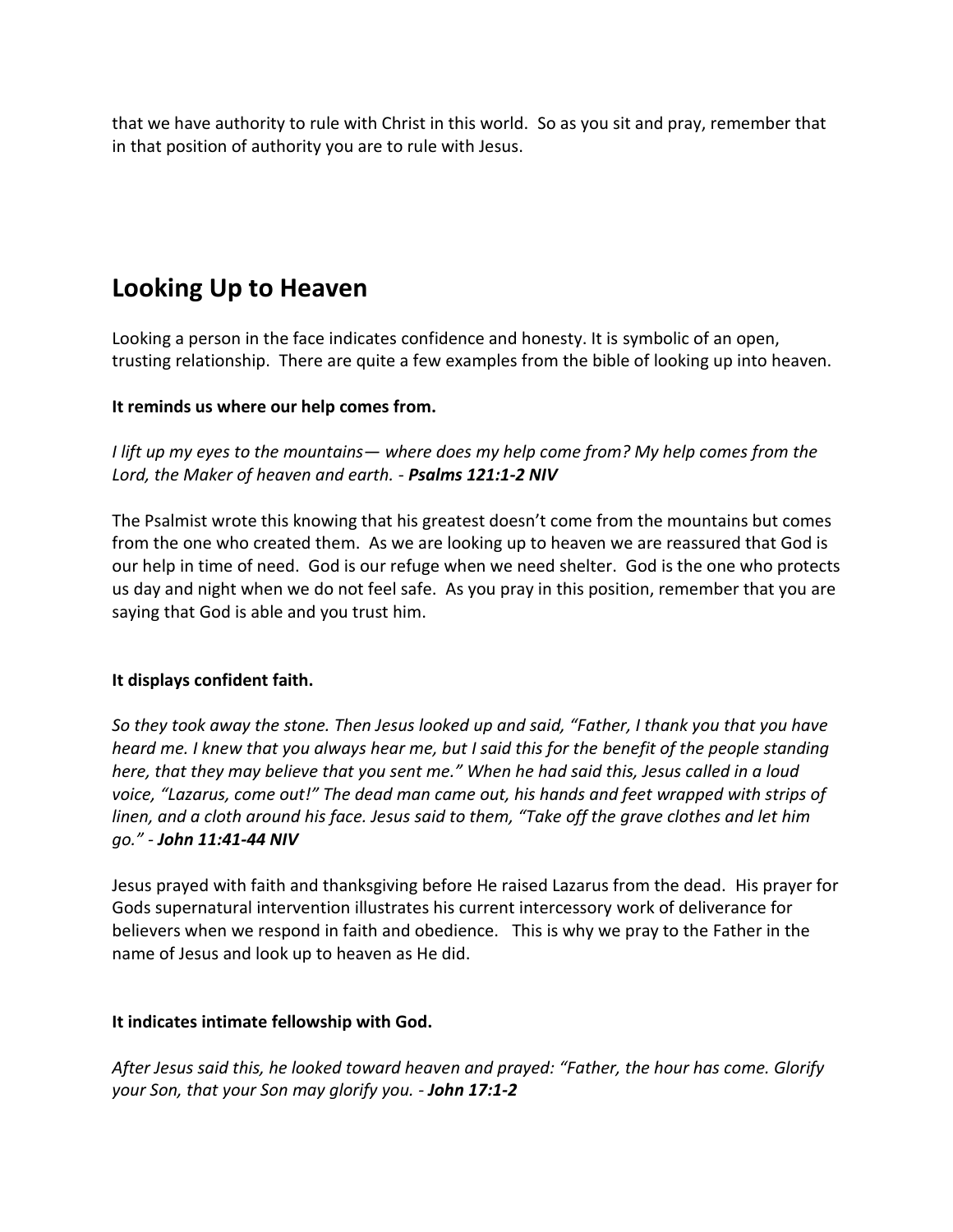Jesus had to have intimate fellowship with God since he knew what the plan was for his life at this point. Jesus also showed us how to have this intimate fellowship with God when he went away by himself to pray. We should make sure to do that as well.

## **Stretching Forth the Arm**

### **It appeals to God's sovereign power.**

*So Joshua fought the Amalekites as Moses had ordered, and Moses, Aaron and Hur went to the top of the hill. As long as Moses held up his hands, the Israelites were winning, but whenever he lowered his hands, the Amalekites were winning. When Moses' hands grew tired, they took a stone and put it under him and he sat on it. Aaron and Hur held his hands up—one on one side, one on the other—so that his hands remained steady till sunset. - Exodus 17:10-12*

What was happening during the battle was tied to what Moses was doing on the mountain. Moses was engaging in spiritual intercession while the people were were fighting.

### **It demonstrates worship and petitions God's blessing.**

"Then Solomon stood before the altar of the Lord in front of the whole assembly of Israel, spread out his hands toward heaven and said: "Lord, the God of Israel, there is no God like you in heaven above or on earth below—you who keep your covenant of love with your servants who continue wholeheartedly in your way." 1 Kings 8:22-23 NIV

When King Solomon dedicated the Temple to God, he sought God's blessing on it. The purpose of the temple was to serve for a home for the Ark. God brought about the fulfillment of this promise in the appointed time. This prayer was a dedication of the temple.

## **Leaping for Joy**

**It confirms that eternal things are our highest priority.**